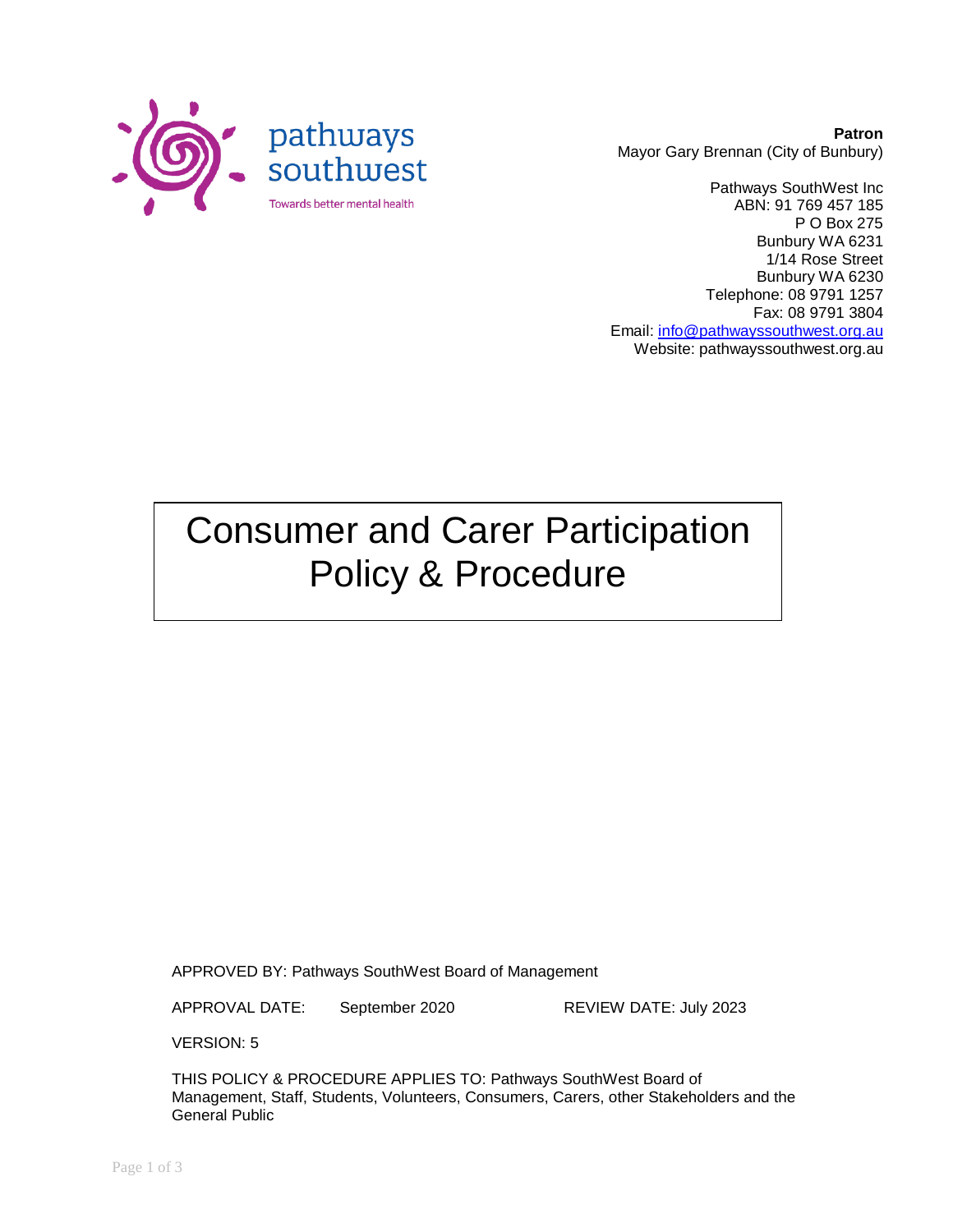## **Consumer and Carer Participation Policy & Procedure**

#### **Policy**

This policy of consumer and carer participation defines that either voluntary or paid participation of those involved in the planning, delivery, implementation, and evaluation of Pathways SouthWest's services.

#### **Principles**

This policy is grounded in the following set of principles that reflect the value that Pathways SouthWest places on consumer and carer participation.

- Consumers and carers have the right to actively participate in all processes that affect their lives.
- Participation is highly valued and consumers and carers are recognised as providing a valuable service to Pathways.
- Pathways SouthWest promote consumer and carer participation universally including individual, service and system opportunities.
- Pathways SouthWest recognise that the priorities of consumers, carers and service providers may differ, and hence participation is flexible to accommodate differing requirements.
- Consumer and carer participation includes a range of communication methods to ensure that every consumer and carer, who wants to, can give feedback and be involved in discussion about an issue.
- Participation of consumers and carers is an essential component of continuous quality improvement.
- Communication links between Pathways SouthWest and consumers and carers is an effective two-way process. Information is shared and exchanged with consumers and carers to enable effective participation.
- Pathways SouthWest recognises the need for resources and support to enable effective participation.

#### **Procedure**

The procedure that underpins this policy includes but is not limited to:

- Consumer **and** Carer will be represented on the Pathways SouthWest Board of Management;
- Organisational support for a Consumer Feedback Sessons **and** Carer Feedback Sessions twice per year;
- Consumers, and carers will be included with the consumer's permission, in individual care planning.